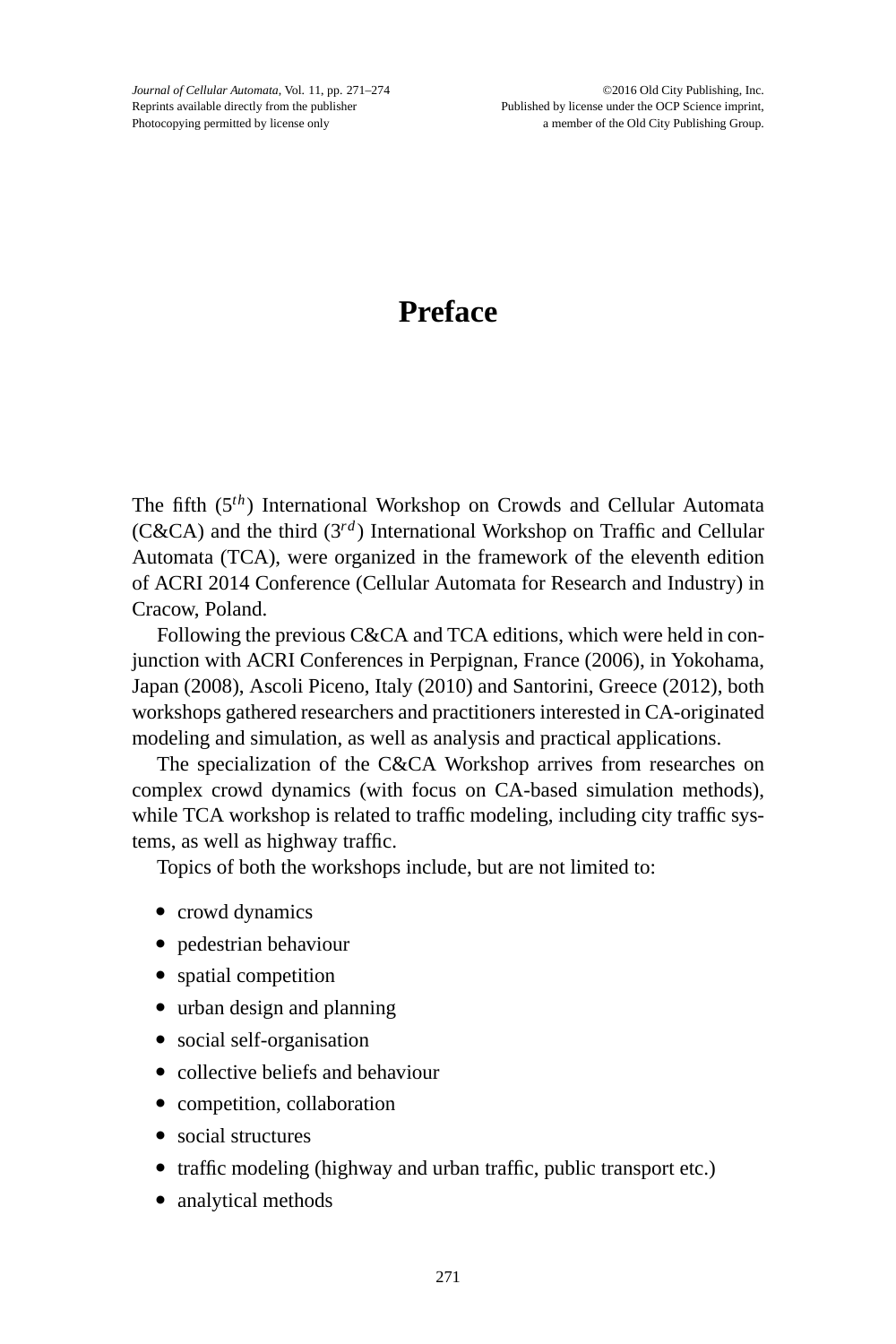- computer simulations
- empirical results, experiments and data analysis
- engineering applications
- traffic networks
- related systems (biological transport, granular flow etc.)

A major part of these topics is covered by the content of this special issue. In specific, eight papers are presented in the Special Issue, five of them related to crowds and CA and three to traffic issues modeled by CA.

The paper by Kenichiro Schimura, Sultan Daud Khan, Stefania Bandini and Katsuhiro Nishinari titled: *Simulation and Evaluation of Spiral Movement of Pedestrians: Towards the Tawaf Simulator* is devoted to simulation of pedestrians making spiral movement circulating around the central object. The authors use Cellular Automata with square lattice and static floor fields in polar coordinate. The authors compare video recordings from some social and religious events with simulations results.

In the article by Robert Lubas, Jakub Porzycki, Jarosław Wąs and Marcin Mycek, titled *Validation and verification of CA-based pedestrian dynamics models,* some issues of verification and validation (V&V) of Cellular Automata based pedestrian dynamics models are discussed. The authors analyze: the negative effects of discretization, pedestrian speed in different grid configurations, wall penetration, as well as the role of fundamental diagram in validation and verification of CA models.

Mohcine Chraibi and Bernard Steffen in the article *Multiscale Simulation of Pedestrians for efficient Predictive Modeling in Large Events* present a multiscale approach in pedestrian dynamics modeling using a force-based model and a cellular automaton. The authors present a modification of a classical CA method dedicated for hybridization, as well as some issues of inserting agents into force-based models at positions and speeds optimized for smooth walking.

The article titled *A CA-based Model with Virtual Field for Guided Evacuation of People with Motion Difficulties* by Eleftherios Spartalis, Ioakeim G. Georgoudas and Georgios Ch. Sirakoulis is devoted to CA-based simulation of movement of pedestrians with motion difficulties. The presented model is based on a virtual potential field. The authors take into consideration various scenarios, as well as influence of different layouts, obstacles, group categorization, crowd guiding and fire spreading.

Marek Bukácek and Pavel Hrabák in their article: *Boundary Induced Phase Transition in Cellular Automata Models of Pedestrian Flow* introduce a cellular automaton model for pedestrian flow modelling with a principle of bonds and an adaptive time-span. The open boundary problem of a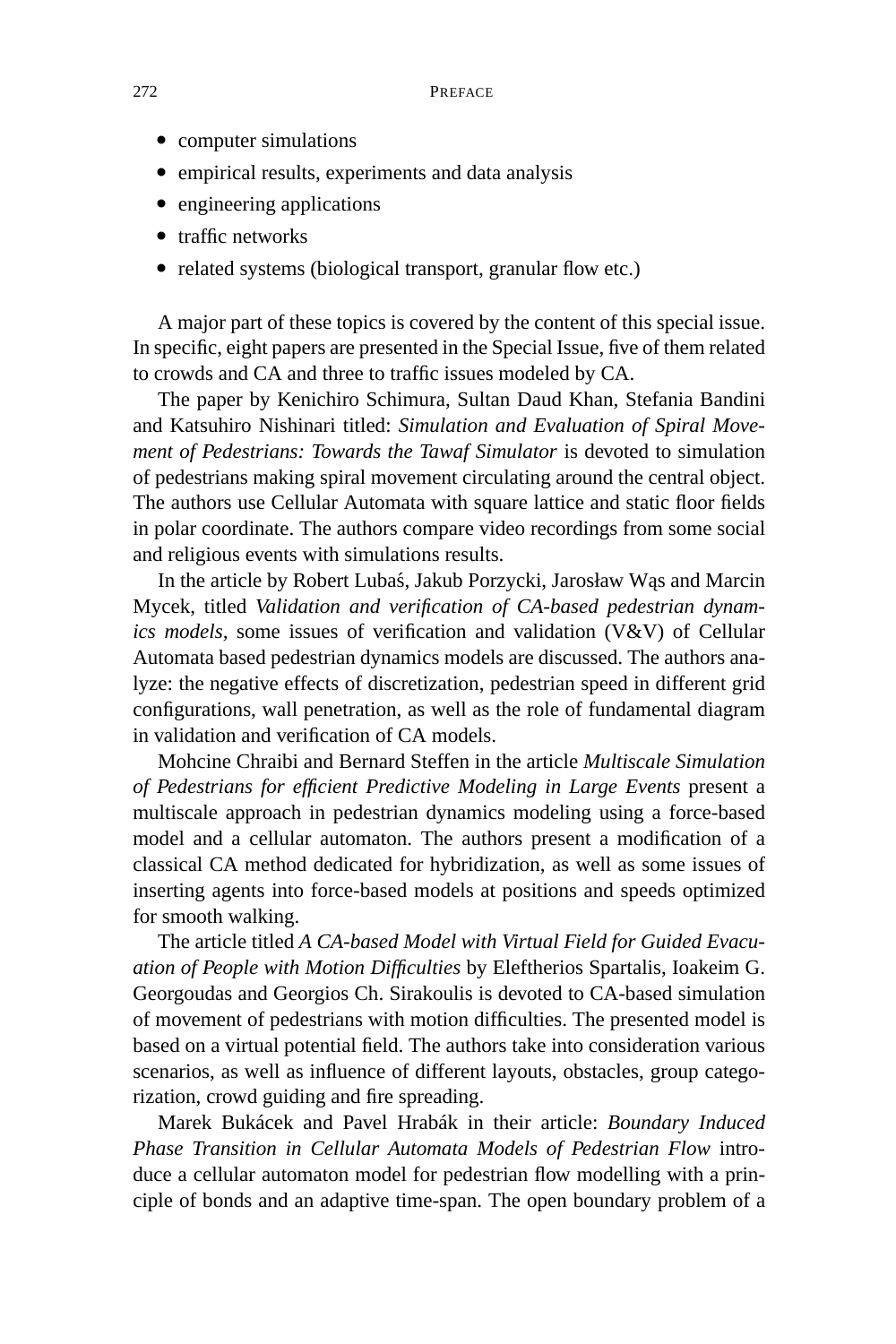## PREFACE 273

walk-through room is analyzed in the work and a special focus is given to boundary induced phase transition from free flow to congestion.

Hui-Xuan Li, Chun-Fu Shao, Hao-Ling Wu, Jun-Fang Tian and Ying-Da Zhang in the paper *Cellular Automata Approach for Modeling Lane Changing Execution* take into consideration process of lane changing in traffic flow in the context of a two-lane CA-based model. The authors analyze different variants of such models, including slow-to-start rule and the whole execution process.

Lars Habel and Michael Schreckenberg in the article titled *Analysis of Asymmetric Lane Changing in a CA-based Highway Traffic Model* present a model based on CA for simulating multi-lane highway traffic with asymmetric realistic lane change rules in order to distinguish between driving lanes and overtaking lanes. The model parameters analysis reports on their relationships to lane usage, and to numbers of lane changes (at varying density).

Takahiro Tannai and Katsuhiro Nishinari in the article *Propagation of Congestion in TASEP Network* present the study of dynamic propagation of congestions in vehicular traffic by CA-based approach and derive conditions enable modeling of the congestions. The authors analyze TASEP network (Totally Asymmetric Simple Exclusion Process) with an aggregation point and a branching point in order to investigate the correlation among multiple junctions.

Finally, we would like to thank and acknowledge the all members of both Workshops Program Committees who kindly accepted to assist us and provided us with their valuable comments during the review process of the aforementioned Conference and Special Issue papers:

- Andrew Adamatzky (University of the West of England UK)
- Cecile Appert-Rolland (Orsay, France)
- Stefania Bandini (University of Milano Bicocca Italy)
- Michael Batty (University College London UK)
- Winnie Daamen (Delft University of Technology Netherlands)
- Martin Evans (Edinburgh, UK)
- Mizar Luca Federici (CROWDYXITY Italy)
- Henryk Fukś (Brock University, CA)
- Ioakeim Georgoudas (Democritus University of Thrace Greece)
- Rui Jiang (University of Science and technology of China, China)
- Franziska Klügl (Örebro University Sweden)
- Hubert Klüpfel (TraffGo GmbH Germany)
- Florian Knorr (Duisburg-Essen, Germany)